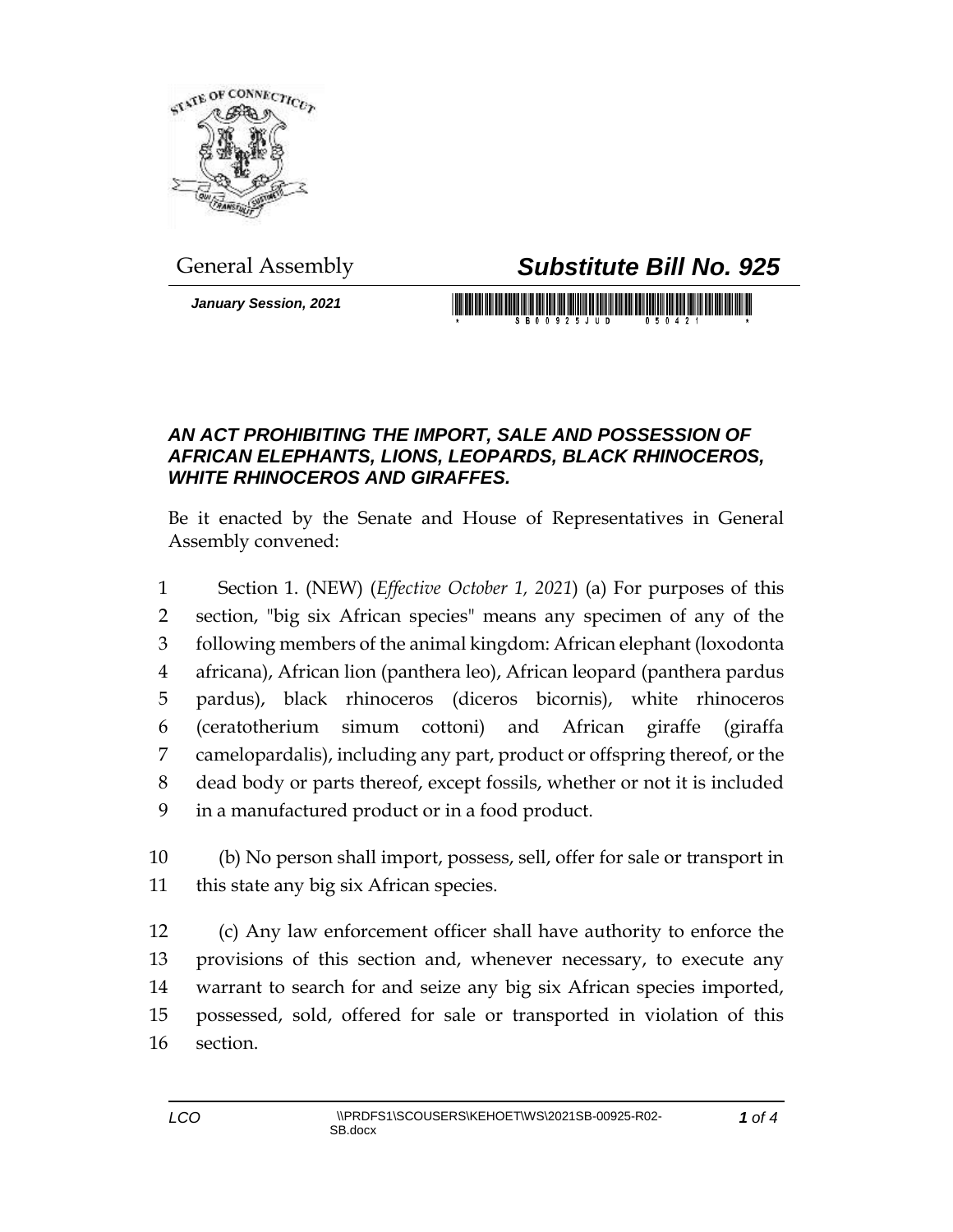(d) Unless such activity is otherwise prohibited by federal law, the provisions of subsection (b) of this section shall not apply if any of the following conditions exist: (1) Such specimen of a big six African species was located or possessed within the state prior to the effective date of this section and the legal owner of such specimen obtained a certificate of possession from the Commissioner of Energy and Environmental Protection not later than one hundred eighty days after the effective date of this section; (2) such specimen of a big six African species is to be part of a temporary or permanent collection of a museum that has a tax exemption from the federal Internal Revenue Service as an educational or scientific institution or is to be used by a zoological institution for educational purposes, provided such specimen is not subsequently sold, offered for sale, traded, bartered or distributed to any other party; or (3) such specimen of a big six African species is distributed directly to a legal beneficiary of a trust or to a legal heir provided: (A) Such specimen was located or possessed by the decedent prior to the effective date of this section, (B) such beneficiary or heir does not subsequently sell, offer for sale, trade, barter or distribute such specimen to any other person, and (C) such beneficiary or heir obtains a certificate of possession from the Commissioner of Energy and Environmental Protection not later than one hundred eighty days after receipt of such specimen.

 (e) Any specimen of a big six African species and any other property or item used in connection with a violation of the provisions of this section shall be seized and held pending any criminal proceeding pursuant to this section. In any criminal prosecution pursuant to this section, secondary evidence, including, but not limited to, photographs, shall be admissible against the defendant to the same extent as such specimen would be admissible.

 (f) (1) Any person who violates the provisions of this section for (A) a first offense shall have committed an infraction, unless such person in good faith at the time of such offense was unaware that he or she was importing, possessing, selling, offering for sale or transporting any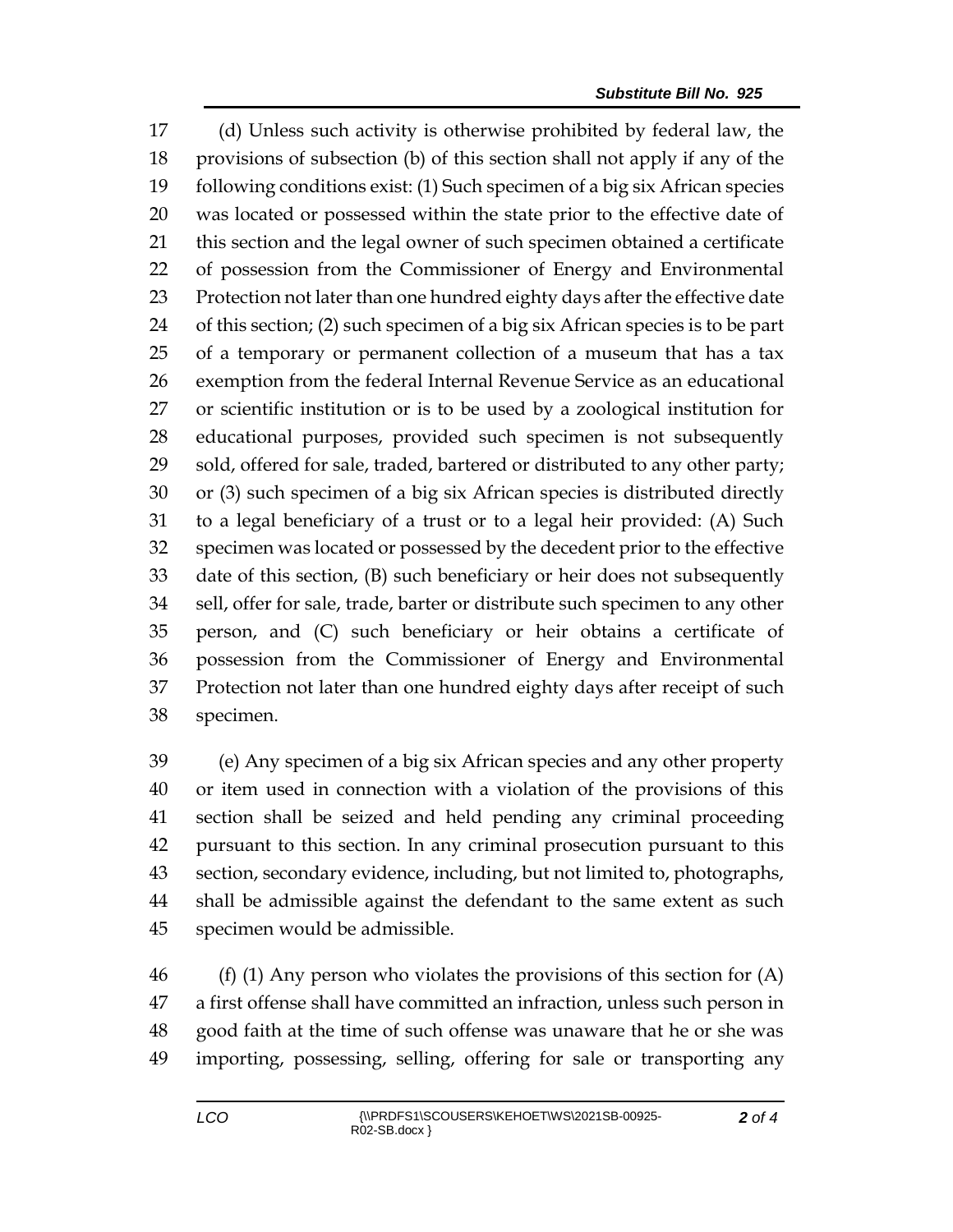specimen of a big six African species, or (B) a second offense shall have committed an infraction if such person previously violated the provisions of this section, but was not found to have committed an infraction because he or she in good faith at the time of such previous offense was unaware that he or she was importing, possessing, selling, offering for sale or transporting any specimen of a big six African species.

 (2) Any person who subsequently violates the provisions of this section and whose immediate previous offense for a violation of this section was an infraction under subdivision (1) of this subsection shall be guilty of a class B misdemeanor.

 (3) Any person who violates the provisions of this section for any offense subsequent to an offense under subdivision (2) of this subsection shall be guilty of a class D felony.

 (g) Any specimen of a big six African species and any other property or item that is seized and held pursuant to this section shall be forfeited and, upon such forfeiture, destroyed if seized from any person who is (1) found to have violated the provisions of this section under subdivision (1) of subsection (f) of this section, whether or not such violation constitutes an infraction, (2) convicted under subdivision (2) or (3) of subsection (f) of this section, or (3) restrained by a judgment from importing, possessing, selling, offering for sale or transporting any specimen of a big six African species on the grounds that such activity is or would be a violation of the provisions of this section. Nothing in this subsection shall be construed to require or authorize the destruction of a living specimen of a big six African species.

 (h) Nothing in this section shall be construed to apply to the importing, possessing, selling, offering for sale or transporting of ivory in this state.

 (i) Nothing in this section shall be construed to apply to the importing, transporting or possessing of a live big six African species by